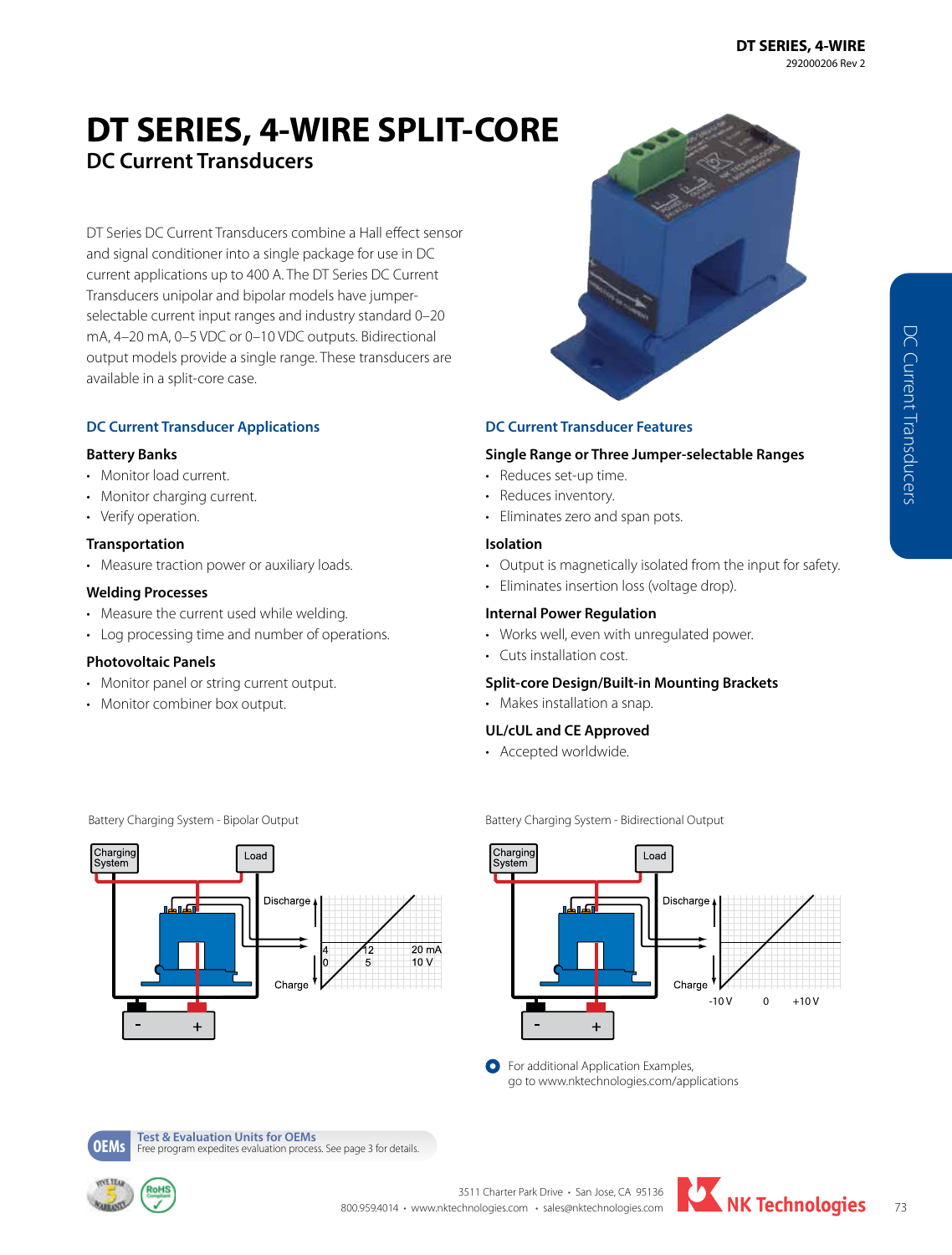292000206 Rev 2







**DC Current Transducer Specifications** 

 $\circledast$  CE

| <b>Power Supply</b>      | • 24 VAC/VDC (20-45 VDC, 22-38 VAC)<br>· 24 VDC (20-45 VDC Bidirectional models only)                 |
|--------------------------|-------------------------------------------------------------------------------------------------------|
| <b>Power Consumption</b> | 2 VA                                                                                                  |
| <b>Output Signal</b>     | $-0-20$ mA, 4-20 mA, 0-5 VDC, 0-10 VDC<br>$\cdot$ ±10 VDC (Bidirectional models only)                 |
| <b>Output Limit</b>      | $\cdot$ 0-20 mA, 4-20 mA; 23 mA<br>$-0-5$ VDC: 5.75 VDC<br>$\cdot$ 0-10 VDC: 11.5 VDC                 |
| <b>Output Loading</b>    | $\cdot$ 0-20 mA, 4-20 mA: 500 Ω max.<br>$\cdot$ 0 – 5 VDC: 25 KO min.<br>$\cdot$ 0-10 VDC: 50 KQ min. |
| Accuracy                 | 2.0% FS                                                                                               |
| Repeatability            | 1.0% FS                                                                                               |
| <b>Response Time</b>     | •60 ms (90% step change)<br>· 100 ms (Bidirectional models only)                                      |
| <b>Frequency Range</b>   | DC                                                                                                    |
| <b>Isolation Voltage</b> | Tested to 3 KV                                                                                        |
| <b>Input Range</b>       | 0-50 A min., 0-400 A max.                                                                             |
| Case                     | UL94 V-0 Flammability Rated                                                                           |
| Environmental            | -4 to 122°F (-20 to 50°C)<br>0-95% RH, non-condensing                                                 |
| Listings                 | UL/cUL. CE                                                                                            |

## **DC Current Transducer Connections**

DT Series Unipolar and Bipolar Output Models



Output loop is powered by DT Transducer. No loop power supply required.

Power supply and output signal are not isolated.

DT Series Bidirectional Output Models



Notes: Deadfront captive screw terminals. 30-12 AWG solid or stranded. Observe polarity.



mA Output

mA Output

1.18" 30.0mm

 $\ddagger$ 

NK Technologies